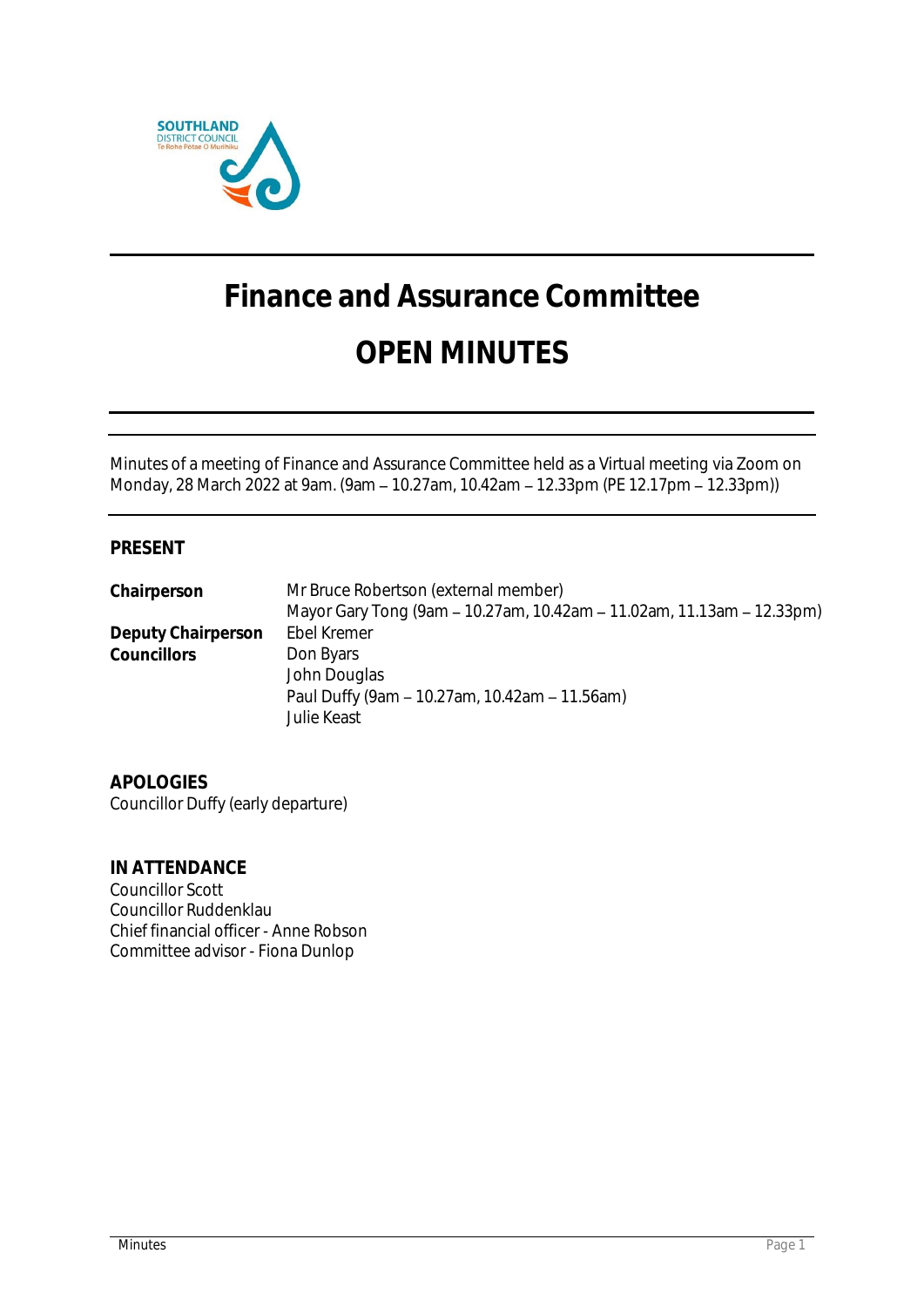

### **1 Apologies**

Apologies for an early departure were received from Councillor Duffy. Moved Chairperson Robertson, seconded Cr Douglas **and resolved:**

**That the Finance and Assurance Committee accept the apology.**

**2 Leave of absence** 

There were no requests for leave of absence.

**3 Conflict of interest**

There were no conflicts of interest declared.

**4 Public forum**

There was no public forum.

**5 Extraordinary/urgent items**

There were no extraordinary/urgent items.

**6 Confirmation of minutes**

**Resolution**

Moved Chairperson Robertson, seconded Deputy Chairperson Kremer **and resolved:**

**That the Finance and Assurance Committee confirms the minutes of the meeting held on 11 February 2022 as a true and accurate record of the meeting.**

### **Reports**

**7.1 Finance & Assurance Committee work plan to 30 June 2022 Record No: R/22/3/11051** Project accountant - Emma Strong was in attendance for this item. **Resolution** Moved Chairperson Robertson, seconded Cr Douglas **and resolved:**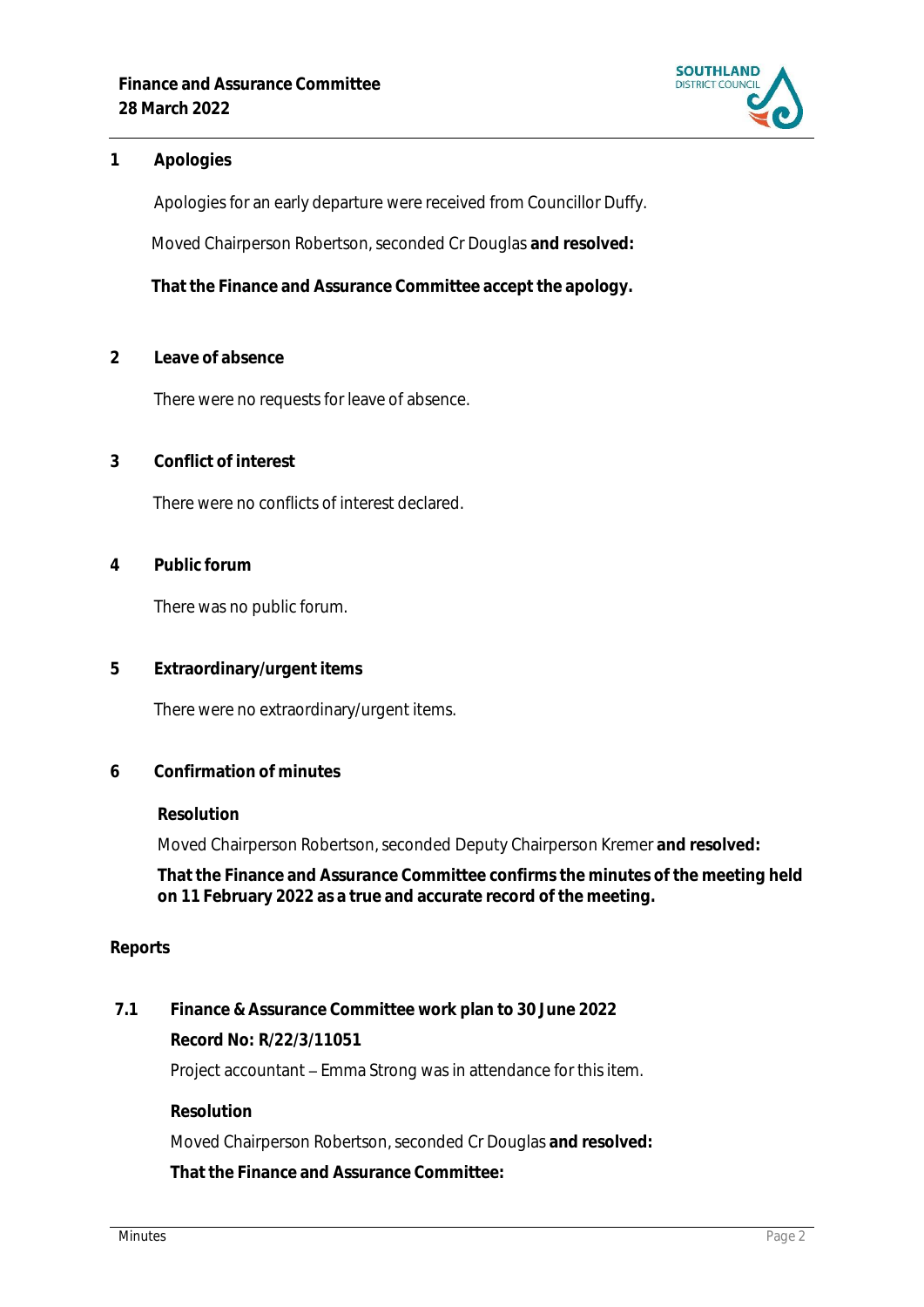

- receives the report titled "Finance & Assurance Committee work plan to 30 June **a) 2022" dated 22 March 2022.**
- **b) notes the changes made to the Finance and Assurance Committee Work plan for the year ended 30 June 2022 since the last meeting.**
- **7.2 Annual Report - Management Report from Audit NZ for the year ended 30 June 2021 Record No: R/22/2/5457**

Graduate accountant - Brie Lepper and Audit New Zealand Audit Director - Dereck Ollsson were in attendance for this item.

Miss Lepper advised that the purpose of the report was to present the management report from Audit New Zealand which relates to the audit of the 2020/2021 Annual Report and to confirm the approach to the listed recommendations.

**Resolution**

l

Moved Chairperson Robertson, seconded Mayor Tong **and resolved:**

**That the Finance and Assurance Committee:**

- a) **Receives the report titled "Annual Report** Management Report from Audit NZ for the year ended 30 June 2021" dated 22 March 2022.
- **7.3 Limited independent assurance report of the debenture trust deed for the year ended 30 June 2021**

**Record No: R/22/3/9712**

Graduate accountant – Brie Lepper was in attendance for this item.

Miss Lepper advised that the purpose of the report was to provide an overview of Audit New Zealand's limited independent assurance report of Council's debenture trust deed for the year ended 30 June 2021.

**Resolution**

Moved Chairperson Robertson, seconded Cr Keast **and resolved:**

**That the Finance and Assurance Committee:**

- a) receives the report titled "Limited independent assurance report of the debenture trust deed for the year ended 30 June 2021" dated 22 March 2022.
- **7.4 Building re-accreditation interim audit February 2022 - outcome Record No: R/22/2/5940**

Manager building solutions – Julie Conradi was in attendance for this item.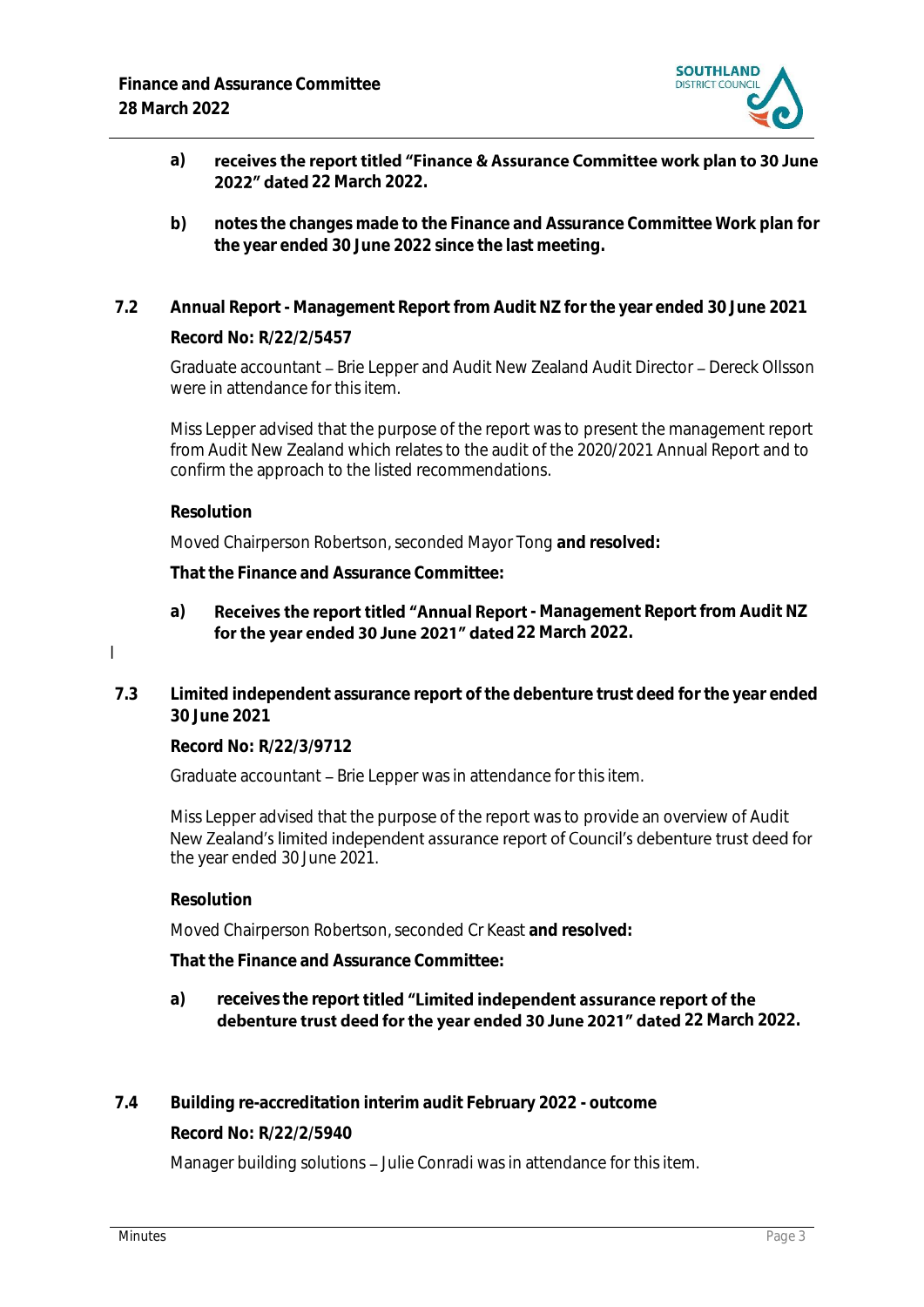

Mrs Conradi advised that the purpose of this report is to inform the committee of the outcome from the recent audit of Council's building solutions team by International Accreditation New Zealand.

#### **Resolution**

Moved Chairperson Robertson, seconded Cr Douglas **and resolved:**

**That the Finance and Assurance Committee:**

- a) **receives the report titled "Building re**-accreditation interim audit February **2022 - 22 March 2022.**
- **b) determines that this matter or decision be recognised as not significant in terms of Section 76 of the Local Government Act 2002.**
- **c) determines that it has complied with the decision-making provisions of the Local Government Act 2002 to the extent necessary in relation to this decision; and in accordance with Section 79 of the act determines that it does not require further information, further assessment of options or further analysis of costs and benefits or advantages and disadvantages prior to making a decision on this matter.**
- **d) notes the report and associated clearance action plan as information.**

### **7.5 Risk management - March 2022 quarterly update**

**Record No: R/21/12/64465**

Policy analyst – Jane Edwards was in attendance for this item.

Mrs Edwards advised that the purpose of the report was to submit the March 2022 quarterly risk management report for consideration by the Committee.

#### **Resolution**

Moved Chairperson Robertson, seconded Cr Keast **and resolved:**

- a) receives the report titled "Risk management March 2022 quarterly update" **dated 22 March 2022.**
- **b) determines that this matter or decision be recognised as not significant in terms of Section 76 of the Local Government Act 2002.**
- **c) determines that it has complied with the decision-making provisions of the Local Government Act 2002 to the extent necessary in relation to this decision; and in accordance with Section 79 of the act determines that it does not require further information, further assessment of options or further analysis of costs and benefits or advantages and disadvantages prior to making a decision on this matter.**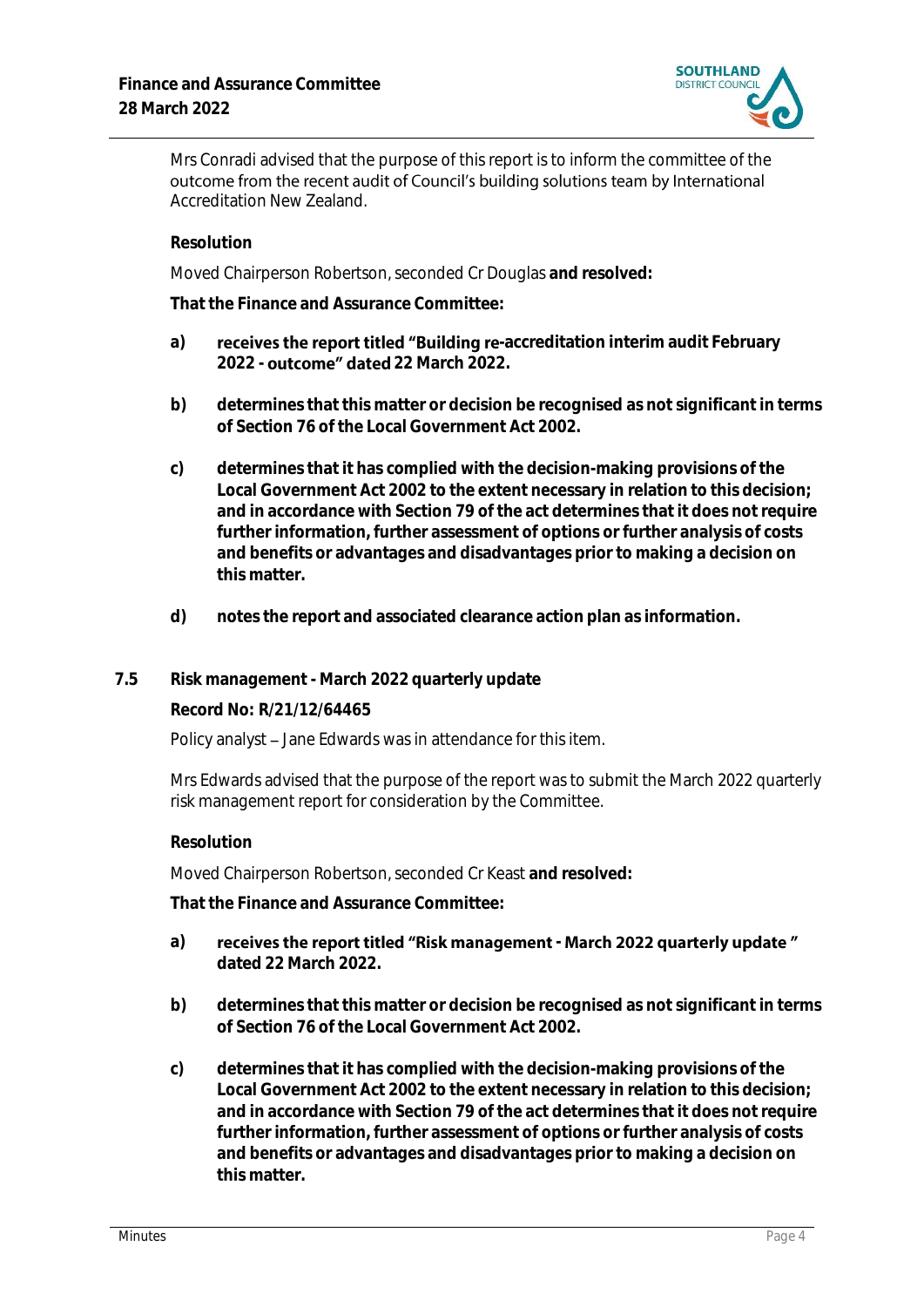

- **d) endorses those risks considered of significant issue being reported to Council at its 27 April 2022 meeting**
- **7.6 Interim Performance Report - period two - 1 July 2021 to 28 February 2022 Record No: R/22/3/6988**

Corporate performance lead – Jason Domigan was in attendance for this item.

Mr Domigan advised that the purpose of the report was to provide the Finance and Assurance committee with the Interim Performance Report for the period 1 July 2021 to 28 February 2022.

**Resolution**

Moved Chairperson Robertson, seconded Cr Douglas **and resolved:**

**That the Finance and Assurance Committee:**

- a) **Receives the report titled "Interim Performance Report** period two 1 July 2021 to 28 February 2022" dated 22 March 2022.
- **b) Determines that this matter or decision be recognised as not significant in terms of Section 76 of the Local Government Act 2002.**
- **c) Determines that it has complied with the decision-making provisions of the Local Government Act 2002 to the extent necessary in relation to this decision; and in accordance with Section 79 of the act determines that it does not require further information, further assessment of options or further analysis of costs and benefits or advantages and disadvantages prior to making a decision on this matter.**
- **7.7 Financial Report for the period ended 31 January 2022**

**Record No: R/22/3/6743**

Graduate accountant – Brie Lepper was in attendance for this item.

Miss Lepper advised that the purpose of the report was to provide the Finance and Assurance Committee an overview of the financial results for the seven months to 31 January 2022 by the seven activity groups of Council, as well as the financial position, and the statement of cash flows as at 31 January 2022.

**Resolution**

Moved Chairperson Robertson, seconded Mayor Tong **and resolved:**

**That the Finance and Assurance Committee:**

**a)** receives the report titled "Financial Report for the period ended 31 January **2022" dated 22 March 2022**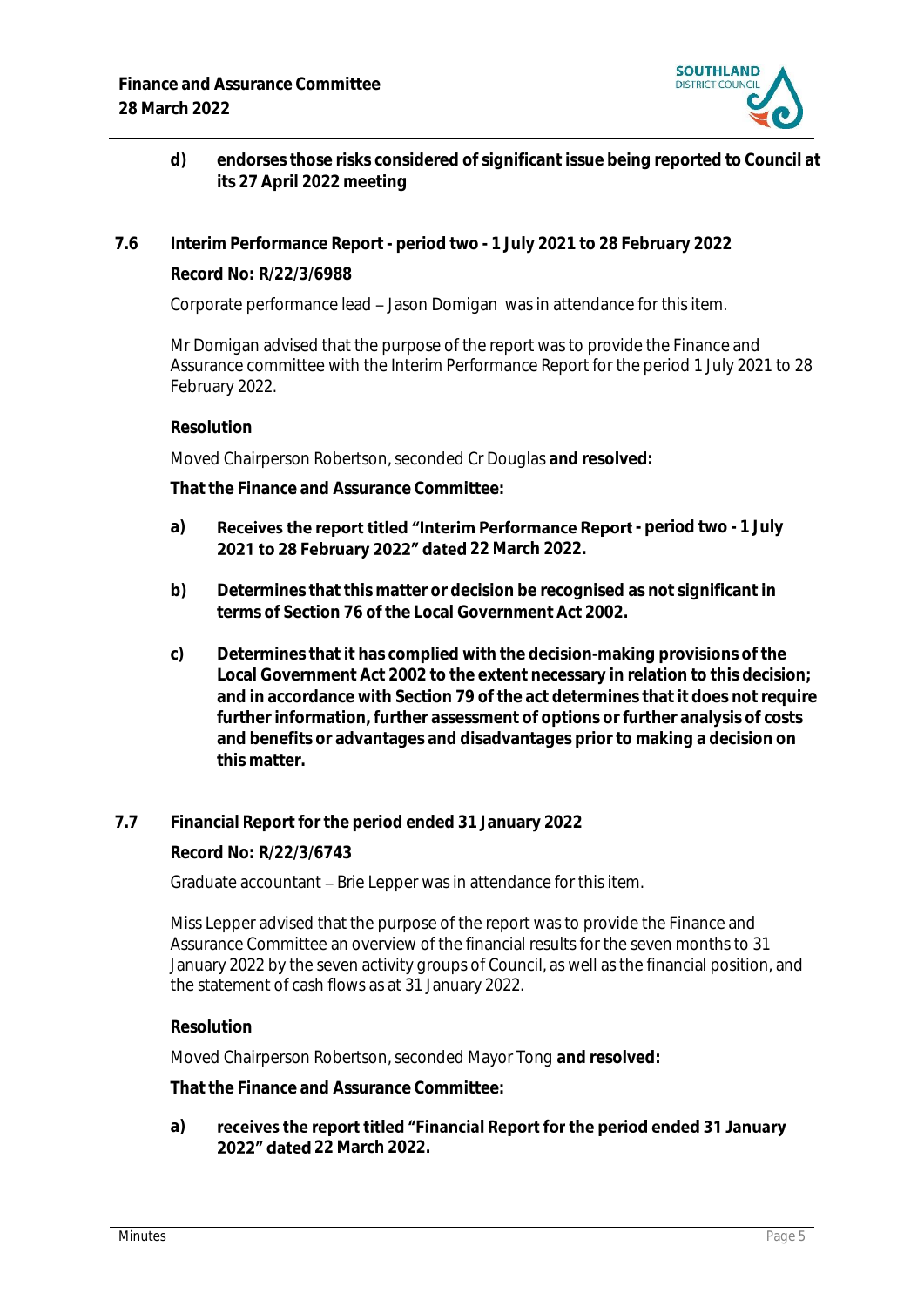

## **7.8 Impact on rates of approved unbudgeted expenditure**

**Record No: R/22/3/7769**

Management accountant – Lesley Smith was in attendance for this item.

Mrs Smith advised that the purpose of the report was to provide the Committee with an overview of the impact on rates of unbudgeted expenditure reports approved up to but not including the current meeting.

**Resolution**

Moved Chairperson Robertson, seconded Deputy Chairperson Kremer **and resolved:**

**That the Finance and Assurance Committee:**

#### **a)** Receives the report titled "Impact on rates of approved unbudgeted **expenditure " dated 22 March 2022.**

(The meeting adjourned for morning tea at 10.27am and reconvened at 10.42am.)

(Mayor Tong, Chair Mr Bruce Robertson and Councillors Byars, Douglas, Duffy, Keast, Kremer, Ruddenklau and Scott were present then the meeting reconvened.)

**7.9 Forecasted Financial Position for the year ending 30 June 2022**

**Record No: R/22/2/3951**

Financial accountant – Sheree Marrah was in attendance for this item.

Mrs Marrah advised that the purpose of the report was to update the committee of the expected year-end financial result compared to year one of the published 2021-2031 Long Term Plan and seek the committee's recommendation to Council to approve the resulting forecasted position.

(During discussion Mayor Tong left the meeting at 11.02am and returned at 11.13am.)

Mrs Marrah identified some small changes required for recommendations e, f and j.

**Resolution**

Moved Chairperson Robertson, seconded Deputy Chairperson Kremer **recommendations a to d, e (with an addition), f (with changes as indicated with strikethrough and underline), g to I and j (with a change as indicated with strikethrough and underline) and resolved:**

**That the Finance and Assurance Committee:**

#### Receives the report titled "Forecasted Financial Position for the year ending 30 **a) June 2022" dated 22 March 2022.**

**b) Determines that this matter or decision be recognised as not significant in terms of Section 76 of the Local Government Act 2002.**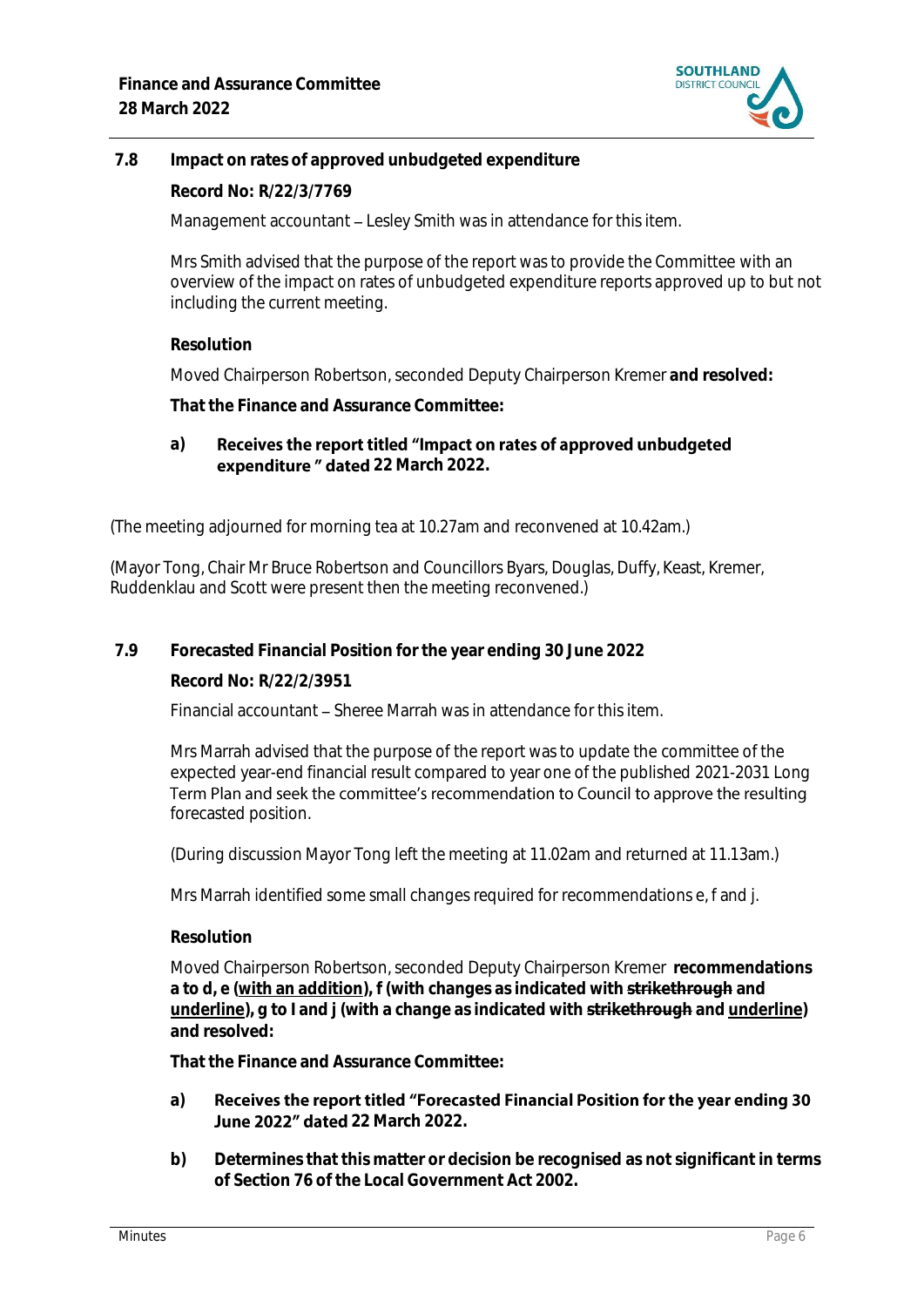

- **c) Determines that it has complied with the decision-making provisions of the Local Government Act 2002 to the extent necessary in relation to this decision; and in accordance with Section 79 of the Act determines that it does not require further information, further assessment of options or further analysis of costs and benefits or advantages and disadvantages prior to making a decision on this matter.**
- **d) Recommends to Council that it approve the changes as detailed in attachment H.**
- e) **Notes the forecasted changes to Council's year-end financial performance and position as detailed in attachment A and B (as amended) of the officers report and appended to the minutes as an attachment.**
- **f) Recommends Council approve the following unbudgeted expenditure and associated funding source (as amended):**

| <b>Business Unit</b>                   | Expense                                               | Amount                 | <b>Funding Source</b>                               |
|----------------------------------------|-------------------------------------------------------|------------------------|-----------------------------------------------------|
| People and Capability                  | Operational<br>costs                                  | \$80,640               | <b>Reserves</b>                                     |
| <b>Chief Executive</b>                 | Legal Costs                                           | \$25,000               | Reserves                                            |
| Around the Mountains<br>Cycle Trail    | Maintenance -<br>General                              | \$10,000               | Offset by<br>changes in<br>projects being<br>funded |
| Property<br>Administration             | Software<br>Licence Fees                              | \$28,000               | Reserves                                            |
| Community Housing<br>Winton            | Furniture &<br>Fittings -<br>Renewal                  | \$16,738               | Reserves                                            |
| Roading -<br>Administration            | Consultants                                           | \$40,000               | Reserves                                            |
| <b>Dipton Forest</b>                   | Consultants,<br>Silviculture -<br>Pruning             | (\$147,747)            | Reserves                                            |
| Gowan Hills Forest                     | Consultants,<br>Silviculture -<br>Pruning             | \$31,032               | Reserves                                            |
| Ohai Forest                            | Silviculture -<br>Pruning,<br>Harvesting<br>Costs etc | (\$3,443)              | Reserves                                            |
| Waikaia Forest                         | Harvesting<br>Costs, Land<br>Preparation etc          | \$162,719<br>\$311,139 | Reserves                                            |
| Hall - Dipton                          | Electricity,<br>Maintenance -<br>Electrical           | \$163                  | Reserves                                            |
| <b>Recreation Reserve -</b><br>EdenWyn | Electricity,<br>Maintenance -<br>Electrical           | \$215                  | Reserves                                            |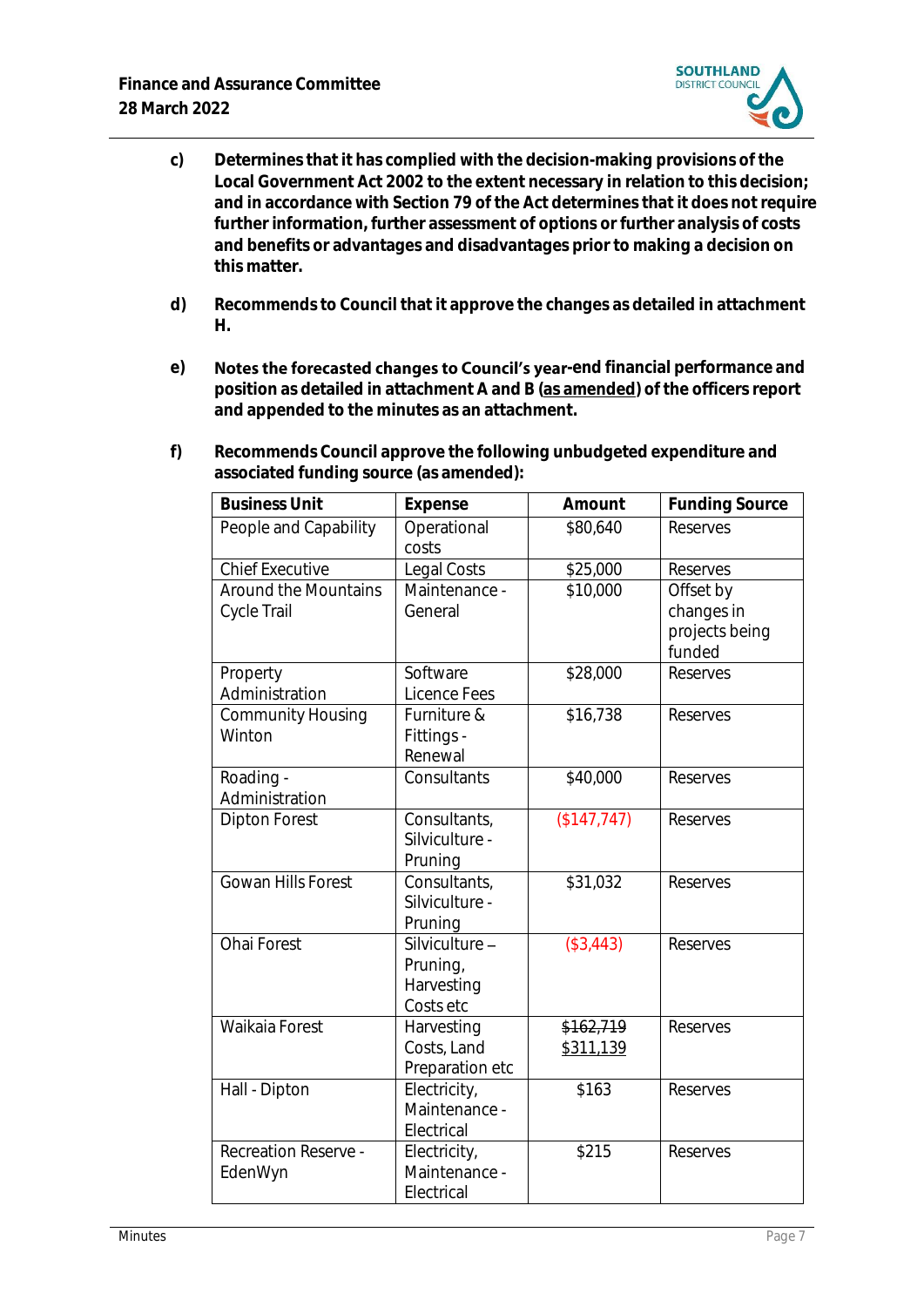

| Beautification -<br>Lumsden               | Mowing                                                    | \$11,255 | Reserves |
|-------------------------------------------|-----------------------------------------------------------|----------|----------|
| Information - Centre                      | Electricity,<br>Maintenance -<br>Electrical               | \$994    | Reserves |
| Village Green                             | Electricity,<br>Maintenance -<br>Electrical               | \$454    | Reserves |
| Cathedral Drive                           | Electricity,<br>Maintenance -<br>Electrical               | \$977    | Reserves |
| Hall - Manapouri                          | Electricity,<br>Maintenance -<br>Electrical               | \$417    | Reserves |
| Rec Reserve - Oreti                       | Mowing                                                    | \$3,889  | Reserves |
| Rec Reserve - Ardlussa                    | Mowing                                                    | \$4,800  | Reserves |
| Beautification -<br>Mossburn              | Mowing                                                    | \$1,380  | Reserves |
| War Memorial Park                         | Electricity,<br>Maintenance-<br>Electrical &<br>Mowing    | \$1,418  | Reserves |
| Rec Reserve -<br>Waihopai-Toetoe          | Mowing                                                    | \$2,201  | Reserves |
| Refuse Collection -<br>Ohai               | <b>Street Litter</b><br><b>Bins</b>                       | \$3,000  | Reserves |
| Refuse Collection -<br>Orepuki            | <b>Street Litter</b><br><b>Bins</b>                       | \$7,268  | Reserves |
| Toilets - Orepuki Hall                    | Maintenance -<br>General                                  | \$15,000 | Reserves |
| Beautification -<br>Riversdale            | Electricity,<br>Maintenance -<br>Electrical               | \$41     | Reserves |
| Beautification -<br>Riverton              | Electricity,<br>Maintenance-<br>Electrical &<br>Gardening | \$7,408  | Reserves |
| <b>Recreation Reserve -</b><br>Riverton   | Electricity,<br>Maintenance -<br>Electrical               | \$1,044  | Reserves |
| <b>Beautification - Stewart</b><br>Island | Electricity,<br>Maintenance -<br>Electrical               | \$1,640  | Reserves |
| Beautification - Te<br>Anau               | Electricity,<br>Maintenance -<br>Electrical               | \$9,678  | Reserves |
| <b>Information Kiosk</b>                  | Electricity,<br>Maintenance -<br>Electrical               | \$872    | Reserves |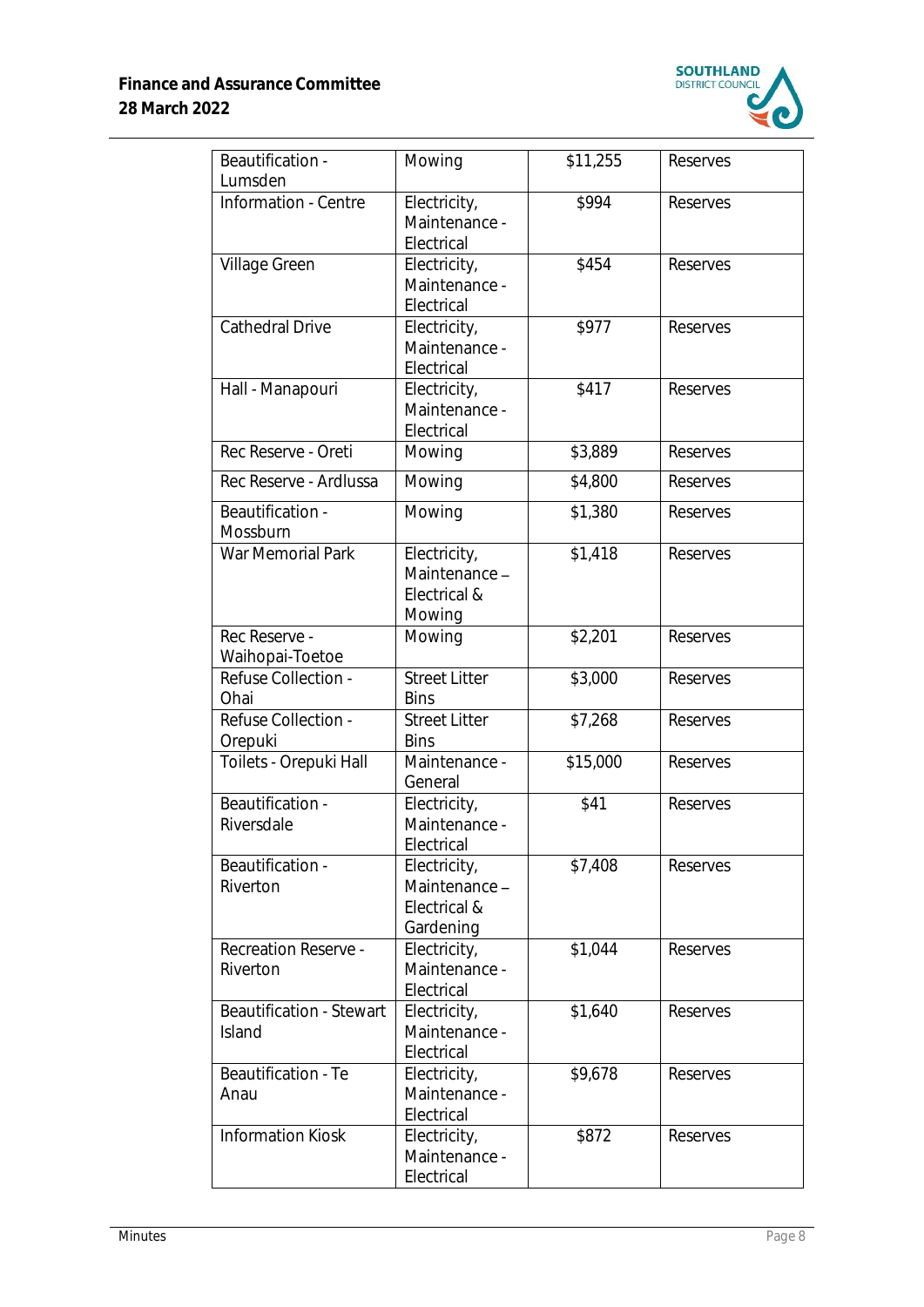

| <b>Water Supply Ramparts</b>           | Water -<br>Renewal                                     | \$25,000 | Loan             |
|----------------------------------------|--------------------------------------------------------|----------|------------------|
| Manapouri Airport                      | Other Equip -<br>Acq LOS                               | \$1,500  | Reserves         |
| Edendale Scenic                        | Maintenance -                                          | \$10,000 | <b>Budget</b>    |
| Reserve                                | General                                                |          | transferred from |
|                                        |                                                        |          | internal work    |
|                                        |                                                        |          | scheme code      |
| Refuse Collection -                    | <b>Street Litter</b>                                   | \$2,286  | Reserves         |
| Thornbury                              | <b>Bins</b>                                            |          |                  |
| Curio Bay Reserve                      | Maintenance -                                          | \$10,000 | Loan             |
|                                        | Project<br>Maintenance -                               | \$4,000  |                  |
| Tuatapere Parks &<br>Reserves          | General                                                |          | Reserves         |
| Water Supply                           | Water -                                                | \$27,047 | Loan             |
| Tuatapere                              | <b>Acquisition LOS</b>                                 |          |                  |
| Toilets - Clifden                      | Maintenance -                                          | \$15,000 | Reserves and     |
|                                        | General                                                |          | Loan             |
| Beautification - Waikaia               | Mowing                                                 | \$6,660  | Reserves         |
| Rec Reserve - Tuatapere<br>Te Waewae   | Mowing                                                 | \$4,378  | Reserves         |
| Beautification -<br>Otautau            | Electricity,<br>Maintenance-<br>Electrical &           | \$7,387  | Reserves         |
|                                        | Gardening                                              |          |                  |
| Cemetery - Wairio                      | Mowing                                                 | \$10,243 | Reserves         |
| Beautification-<br>Drummond            | Mowing                                                 | \$1,980  | Reserves         |
| <b>Recreation Reserve -</b><br>Wairio  | Mowing                                                 | \$5,379  | Reserves         |
| Beautification -<br>Wallacetown        | Electricity,<br>Maintenance -<br>Electrical            | \$233    | Reserves         |
| Toilets - Winton main<br><b>Street</b> | Maintenance -<br>General                               | \$30,000 | Reserves Loan    |
| <b>Beautification - Winton</b>         | Electricity,<br>Maintenance-<br>Electrical &<br>Mowing | \$23,618 | Reserves         |
| SIESA - Waste Recovery                 | Road Freight                                           | \$23,000 | Reserves         |
| Hall - Oreti                           | Maintenance-<br>General                                | \$18,879 | Reserves         |

**g) Recommends Council approve the following unbudgeted expenditure above \$50,000 and associated funding source:** 

| Business Unit     | Expense           |                | Amount   Funding Source |
|-------------------|-------------------|----------------|-------------------------|
| District Water    | Maint - Unplanned | \$200,000 Loan |                         |
| District Sewerage | Maint - Unplanned | \$50,000 Loan  |                         |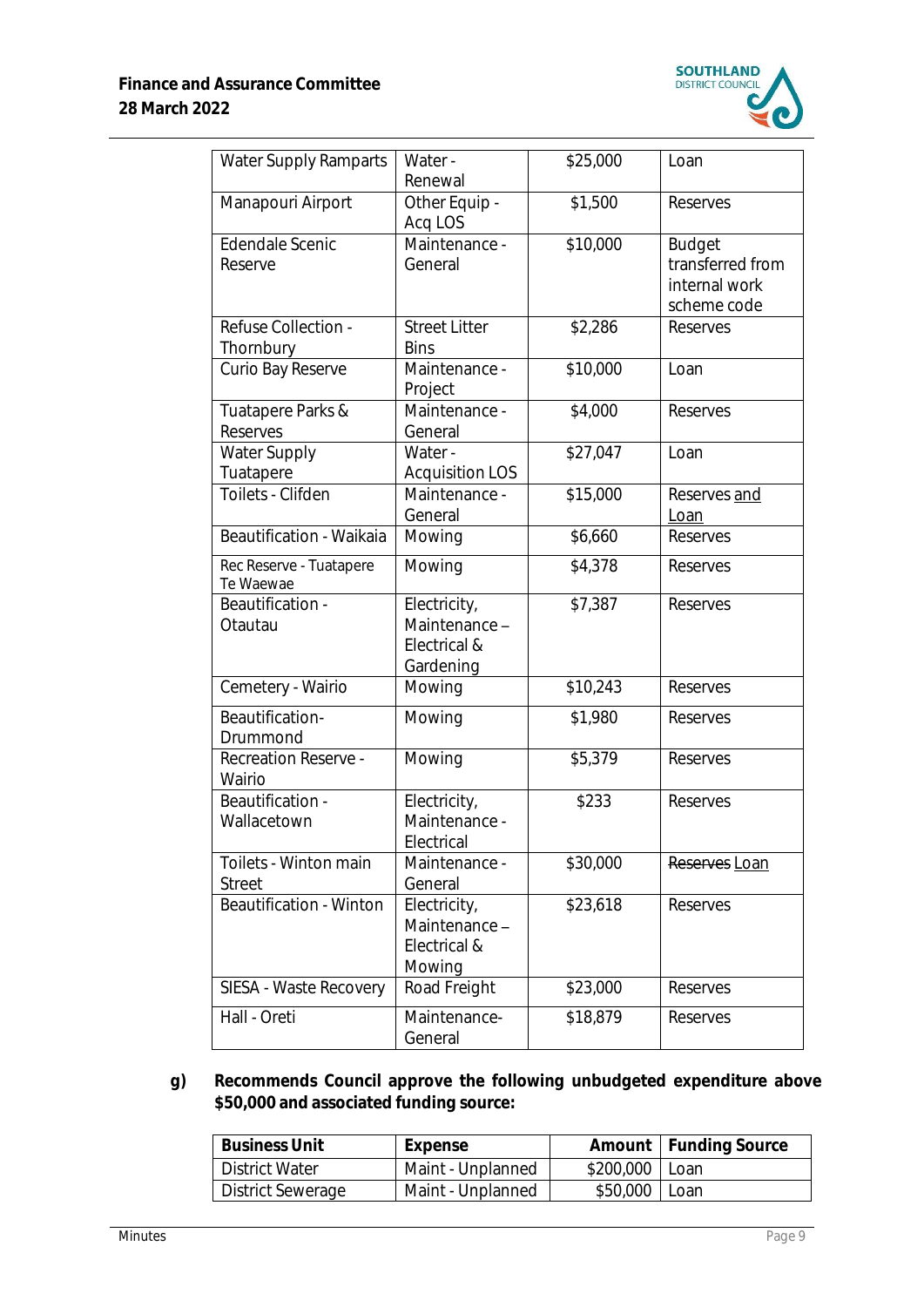

| <b>District Sewerage</b> | Other Plant -          | \$61,000  | Loan    |
|--------------------------|------------------------|-----------|---------|
|                          | Renewal                |           |         |
| <b>Resource Consent</b>  | Consultants            | \$101,000 | Reserve |
| Processing               |                        |           |         |
| Sewerage Scheme          | Sewerage -             | \$150,000 | Loan    |
| Ohai                     | <b>Acquisition LOS</b> |           |         |
| Water Supply Riverton    | Water - Acquisition    | \$120,000 | Loan    |
|                          | los                    |           |         |

**h) Recommends to Council to approve the deferral of the following projects to the 2022/2023 financial year:**

| <b>Business Unit</b>                     | Project                                                | Amount        | <b>Funding Source</b> |
|------------------------------------------|--------------------------------------------------------|---------------|-----------------------|
| Information<br>Management                | Core System<br>replacement                             | (\$846,541)   | Loan                  |
| Around the Mountains<br>Cycle Trail      | Continuous<br>improvement<br>programme &<br>cattlestop | (\$159,353)   | Loan                  |
| Buildings - Invercargill<br>Office       | Invercargill office<br>refurbishment                   | (\$120,000)   | Loan                  |
| <b>Community Housing</b><br>Collective   | Community<br>housing business<br>case                  | (\$25,000)    | Reserves              |
| <b>District Reserves -</b><br>Management | Open spaces<br>strategy capital<br>development         | (\$125,000)   | Loan                  |
| Water Supply<br>Manapouri                | Water treatment<br>plant upgrade                       | (\$800,000)   | Loan                  |
| Rec Reserve - Waihopai-<br>Toetoe^       | Curio Bay reserve<br>management plan                   | (\$50,000)    | Loan                  |
| Sewerage Scheme<br>Riversdale            | Wastewater<br>treatment plant<br>upgrade               | (\$300,000)   | Loan                  |
| Toilets - Riverton<br><b>Princess St</b> | Taramea Bay toilet<br>replacement                      | (\$252,770)   | Loan                  |
| <b>Street Works - Stewart</b><br>Island  | Dundee St<br>footpath extension                        | (\$70,000)    | Grant and Loan        |
| Stewart Island Jetties^                  | Golden Bay wharf<br>renewal<br>investigation           | ( \$468, 215) | Grant and Loan        |
| Manapouri Airport                        | Runway Surface<br>rehabilitation                       | (\$743,000)   | Loan and<br>Reserves  |
| Water Supply - Eastern<br><b>Bush</b>    | Water supply<br>upgrade                                | (\$1,500,000) | Loan                  |
| Winton Parks &<br>Reserves               | Centennial Park<br>tree and hedge<br>removal           | (\$9,999)     | Reserves              |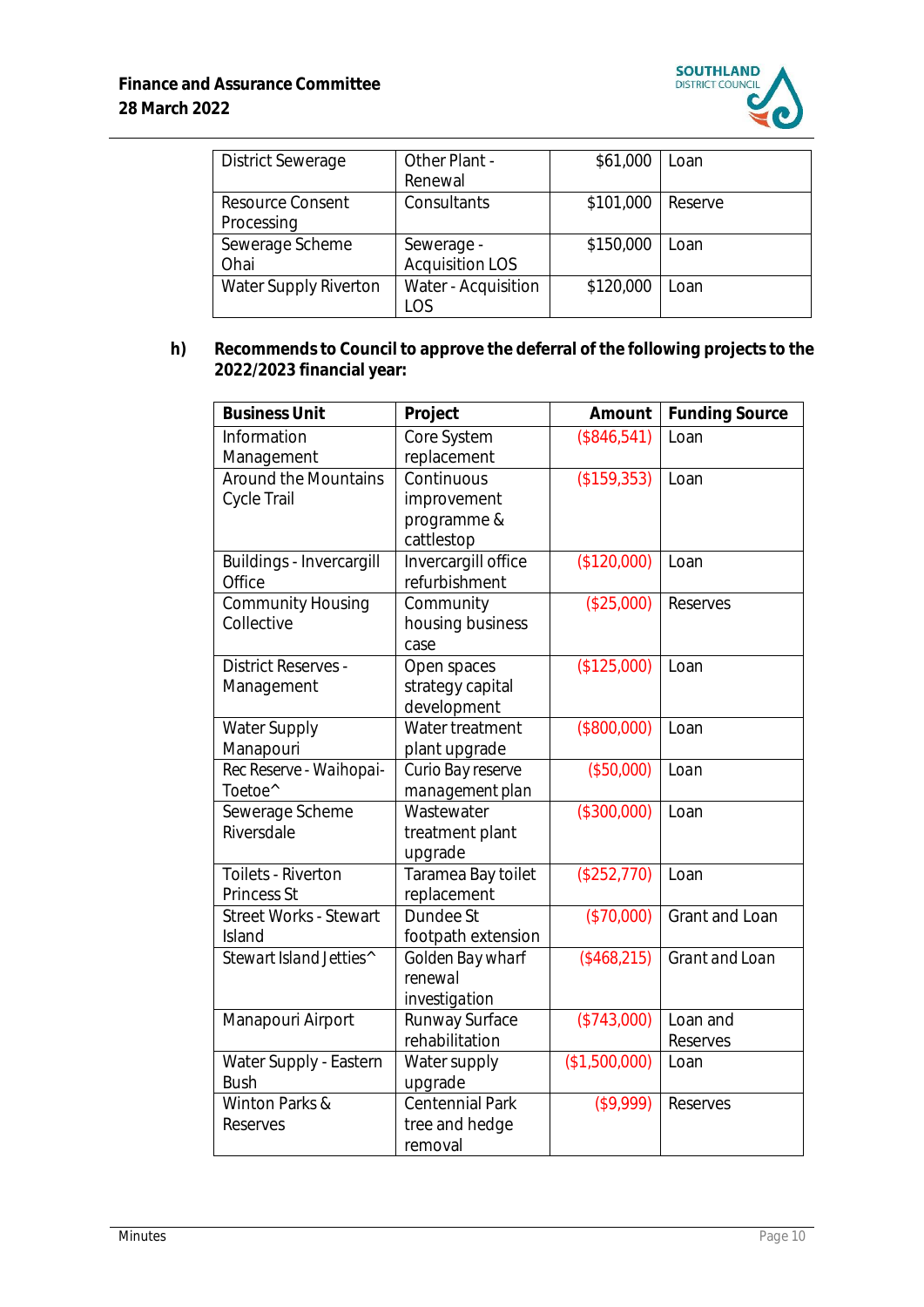

| Beautification - Stewart   New walking track<br>$\sqrt{S^*}$                                                                                                                       | Horseshoe Bay<br>Road part 2 | $($53,740)$ Grants |  |
|------------------------------------------------------------------------------------------------------------------------------------------------------------------------------------|------------------------------|--------------------|--|
| * Project already deferred as part of the 2022/2023 Annual Plan development<br><sup>^</sup> Project already partially deferred as part of the 2022/2023 Annual Plan<br>development |                              |                    |  |

**i) Recommends to Council that it approves the deletion of the following 2021/2022 projects:**

| <b>Business Unit</b>   | Project                    | Amount      |
|------------------------|----------------------------|-------------|
| Around the Mountains   | Continuous improvement     |             |
| Cycle Trail            | programme                  | (\$17,325)  |
| Street Works - Balfour | <b>Balfour footpaths</b>   | (\$12,500)  |
| Sewerage Scheme Te     | Wastewater upgrade Te      |             |
| Anau                   | Anau                       | (\$122,981) |
| Sewerage Scheme Te     | Wastewater upgrade Te      |             |
| Anau                   | Anau - Demand Portion      | (\$77,019)  |
| Hall - Fortrose        | Fortrose Hall External and |             |
|                        | roof repaint               | (\$33,835)  |
| SIESA - Operations     | Wind Power Pre-            |             |
|                        | development                | \$80,000    |

**j) Recommends to Council to approve the bringing forward of the following project budgets from future financial years (as amended):**

| <b>Business Unit</b>       | Project                  | Amount    | <b>Funding Source</b> |
|----------------------------|--------------------------|-----------|-----------------------|
| Toilets - Athol            | Athol Toilet Renewal     | \$50,000  | Loan                  |
| <b>Transfer Stations -</b> | Te Anau Transfer Station | \$154,500 | Grant and loan        |
| Te Anau                    | Weighbridge              |           |                       |
| Toilets - Cosy             | Cosy Nook Toilet         | \$108,426 | Reserves Loan         |
| Nook, Monkey               | Replacement              |           |                       |
| Island                     |                          |           |                       |
| Toilets - Cosy             | Monkey Island - shelter  | \$51,500  | Loan                  |
| Nook, Monkey               | area development         |           |                       |
| <b>Island</b>              |                          |           |                       |
| Boat Ramps - Te            | Te Anau Downs Boat       | \$61,800  | Loan                  |
| Anau                       | Ramp Refurbishment       |           |                       |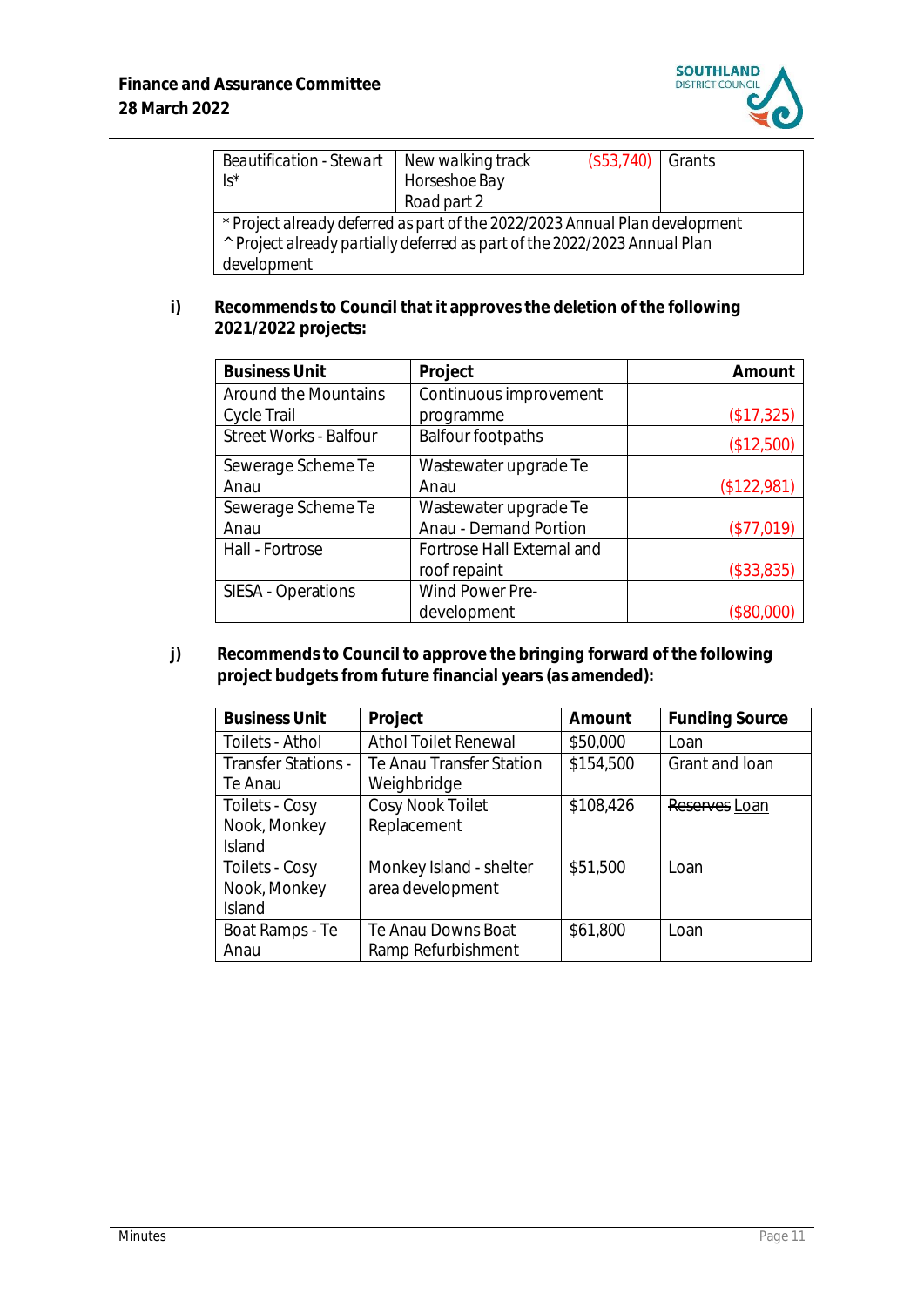

## **7.10 Finance and Assurance Committee work plan for the year ended 30 June 2023 Record No: R/22/3/10280**

Project accountant - Emma Strong was in attendance for this item.

**Resolution**

Moved Chairperson Robertson, seconded Mayor Tong **and resolved:**

**That the Finance and Assurance Committee:**

- **a)** receives the report titled "Finance and Assurance Committee work plan for the **year ended 30 June 2023" dated** 22 March 2022.
- **b) agrees the Finance and Assurance Committee Work plan for the year ended 30 June 2023.**
- **7.11 Proposed change to the Internal Audit programme**

**Record No: R/22/3/10797**

Chief financial officer – Anne Robson was in attendance for this item.

Miss Robson advised that the purpose of the report was to consider a change to the internal audit programme being a proposal focussed on the prevention of bribery, corruption and fraud and associated training to support this.

### **Resolution**

Moved Cr Keast, seconded Cr Douglas **and resolved:**

- **a)** Receives the report titled "Proposed change to the Internal Audit programme" **dated 22 March 2022.**
- **b) Determines that this matter or decision be recognised as not significant in terms of Section 76 of the Local Government Act 2002.**
- **c) Determines that it has complied with the decision-making provisions of the Local Government Act 2002 to the extent necessary in relation to this decision; and in accordance with Section 79 of the Act determines that it does not require further information, further assessment of options or further analysis of costs and benefits or advantages and disadvantages prior to making a decision on this matter.**
- **d) Agree to change the planned internal audit programme to include a review and associated training programme on the prevention of Bribery, Corruption and Fraud.**
- **e) Delegate to the Chairman, Finance and Assurance and the Chief Financial Officer the authority to consider and agree the Terms of Reference in regards to**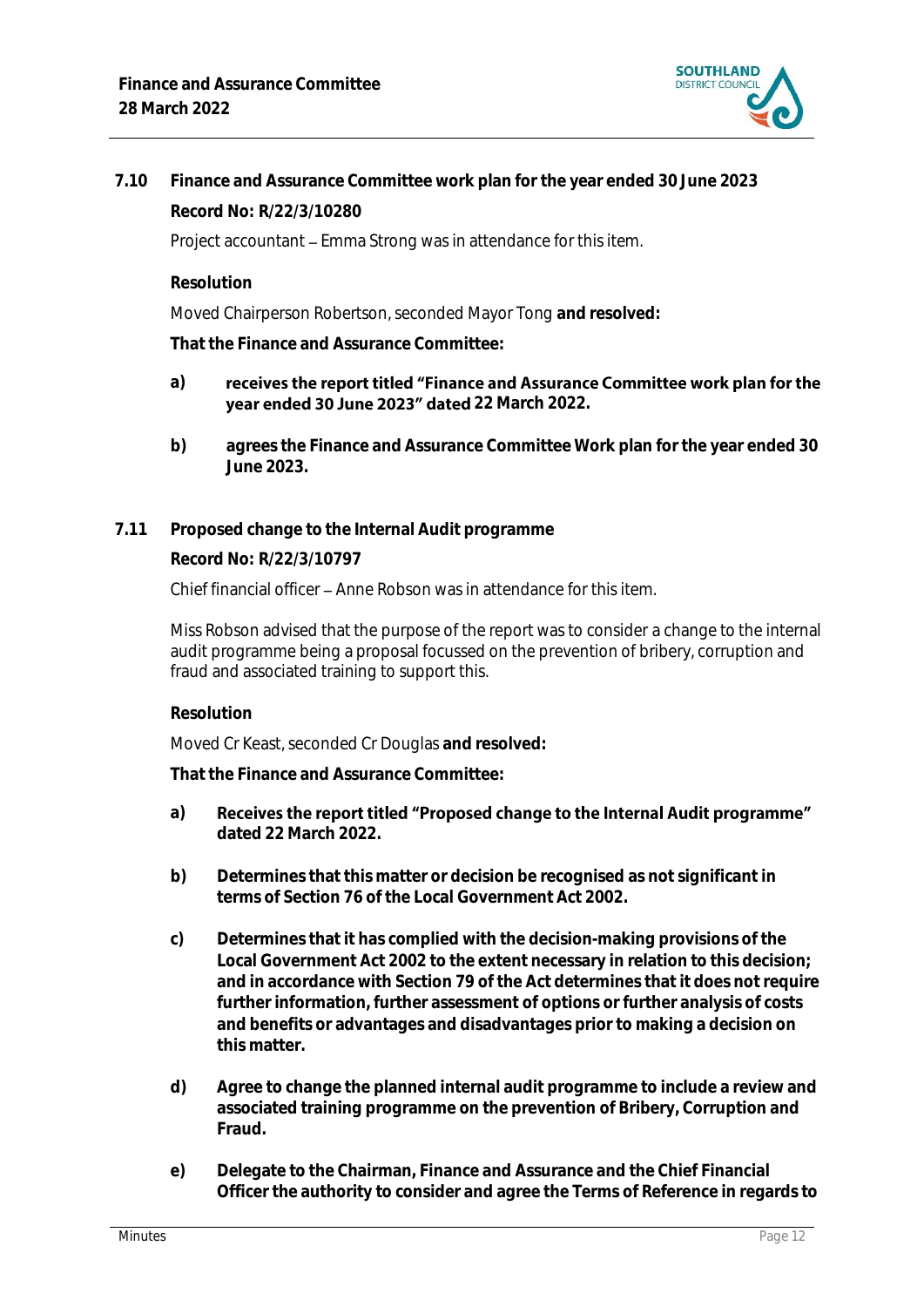

**the review and associated training programme on the prevention of Bribery, Corruption and Fraud within the existing \$15,000 (excl gst) budget.**

**7.12 Fund Manager Appointment Process**

**Record No: R/22/3/10085**

Chief financial officer - Anne Robson was in attendance for this item.

Miss Robson advised that the purpose of the report was to consider and recommend to council the six shortlisted managed balanced funds to be sent requests for proposal.

(During discussion Councillor Duffy left the meeting at 11.56am.)

#### **Resolution**

Moved Cr Keast, seconded Cr Douglas **and resolved:**

- a) receives the report titled "Fund Manager Appointment Process" dated 22 **March 2022.**
- **b) determines that this matter or decision be recognised as not significant in terms of Section 76 of the Local Government Act 2002.**
- **c) determines that it has complied with the decision-making provisions of the Local Government Act 2002 to the extent necessary in relation to this decision; and in accordance with Section 79 of the act determines that it does not require further information, further assessment of options or further analysis of costs and benefits or advantages and disadvantages prior to making a decision on this matter.**
- **d) Recommend to Council that PwC send request for proposal letters to the following fund managers**
	- **Milford Balanced**
	- **ANZ Investment Funds Balanced Growth**
	- **AMP Capital Ethical Leaders Balanced**
	- ASB Investment Funds Balanced
	- **Westpac Active Balanced Trust**
	- **QuayStreet Unit Trusts - Balanced**
- **e) Agrees and recommends to Council that PwC evaluate the request for proposals received in order to recommend to Council the top four fund managers, in doing so it requests PwC to use best practice weighted evaluation criteria in order to complete this analysis**
- **f) Recommends to Council that the top four fund managers from the evaluation process be asked to present to the Finance and Assurance committee at its next**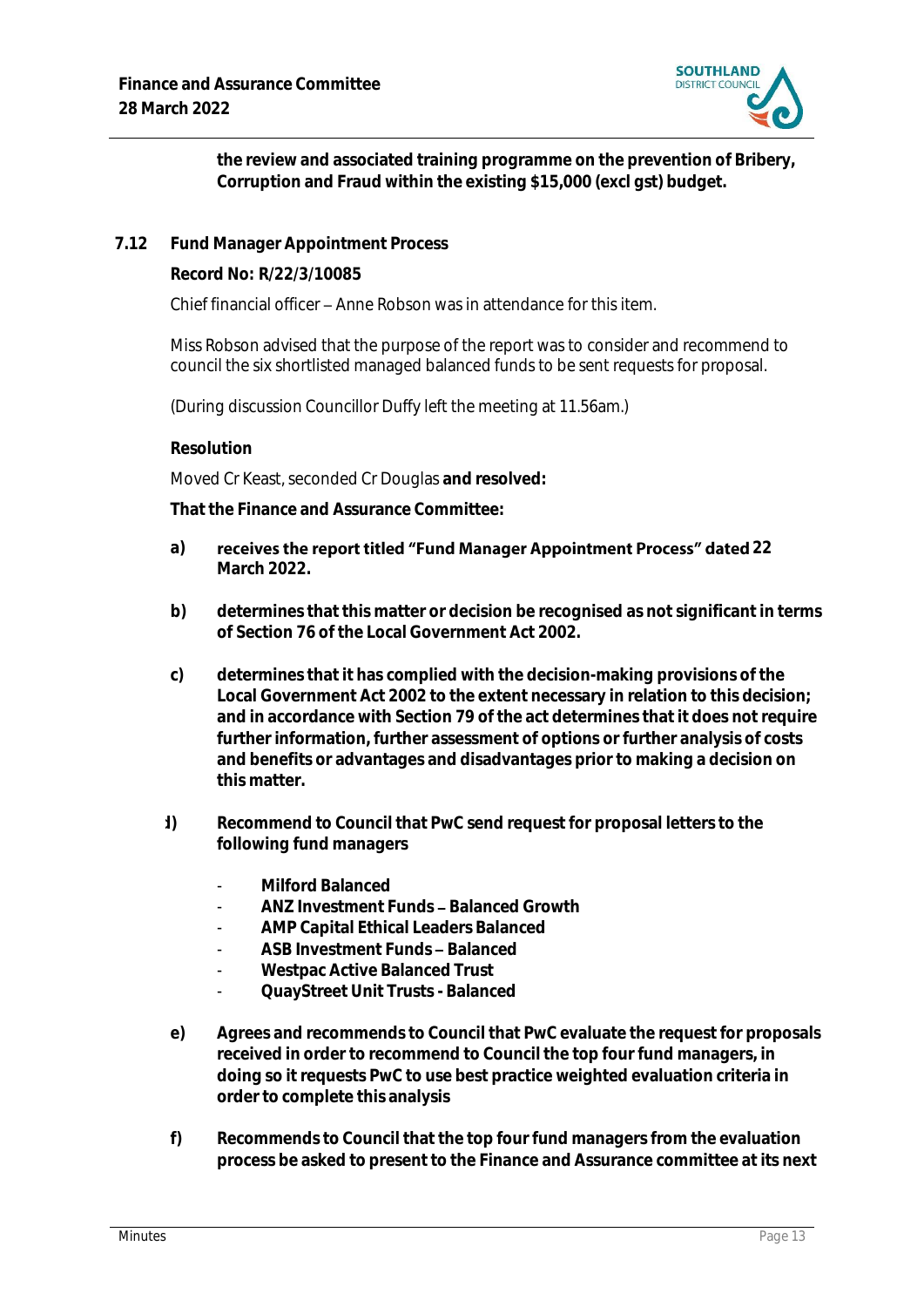

**meeting, leading to a recommendation by the Finance and Assurance committee to Council of its recommended fund manager(s).**

Councillor Byars requested that his dissenting vote be recorded.

**7.13 Waka Kotahi technical investment audit report**

**Record No: R/22/3/10424**

Strategic manager transport - Hartley Hare was in attendance for this item.

Mr Hare advised that the purpose of the report was to advised the outcome of the Waka Kotahi NZ Transport Agency audit undertaken on one of the aspects of Council's transport operations to gain assurance that the Council's land transport programme is well managed and delivering value for money.

**Resolution**

Moved Chairperson Robertson, seconded Cr Douglas **and resolved:**

**That the Finance and Assurance Committee:**

**a)** receives the report titled "Waka Kotahi technical investment audit report" **dated 22 March 2022.**

**Public excluded**

**Exclusion of the public: Local Government Official Information and Meetings Act 1987**

**Resolution**

Moved Chairperson Robertson, seconded Deputy Chairperson Kremer **and resolved:**

**That the public be excluded from the following part(s) of the proceedings of this meeting.**

**C8.1 Foveaux road alliance contract review for 2021/2022**

**C8.2 Follow up audit action points**

**The general subject of each matter to be considered while the public is excluded, the reason for passing this resolution in relation to each matter, and the specific grounds under section 48(1) of the Local Government Official Information and Meetings Act 1987 for the passing of this resolution are as follows:**

| General subject of each matter to be                   | Reason for passing this resolution in                                                                                                                                                                                                                                                             | Ground(s) under section 48(1) for the                                                                                                                                                                               |
|--------------------------------------------------------|---------------------------------------------------------------------------------------------------------------------------------------------------------------------------------------------------------------------------------------------------------------------------------------------------|---------------------------------------------------------------------------------------------------------------------------------------------------------------------------------------------------------------------|
| considered                                             | relation to each matter                                                                                                                                                                                                                                                                           | passing of this resolution                                                                                                                                                                                          |
| Foveaux road alliance contract review<br>for 2021/2022 | $s7(2)(b)(ii)$ - the withholding of the<br>information is necessary to protect<br>information where the making<br>available of the information would be<br>likely unreasonably to prejudice the<br>commercial position of the person<br>who supplied or who is the subject of<br>the information. | That the public conduct of the whole<br>or the relevant part of the<br>proceedings of the meeting would be<br>likely to result in the disclosure of<br>information for which good reason<br>for withholding exists. |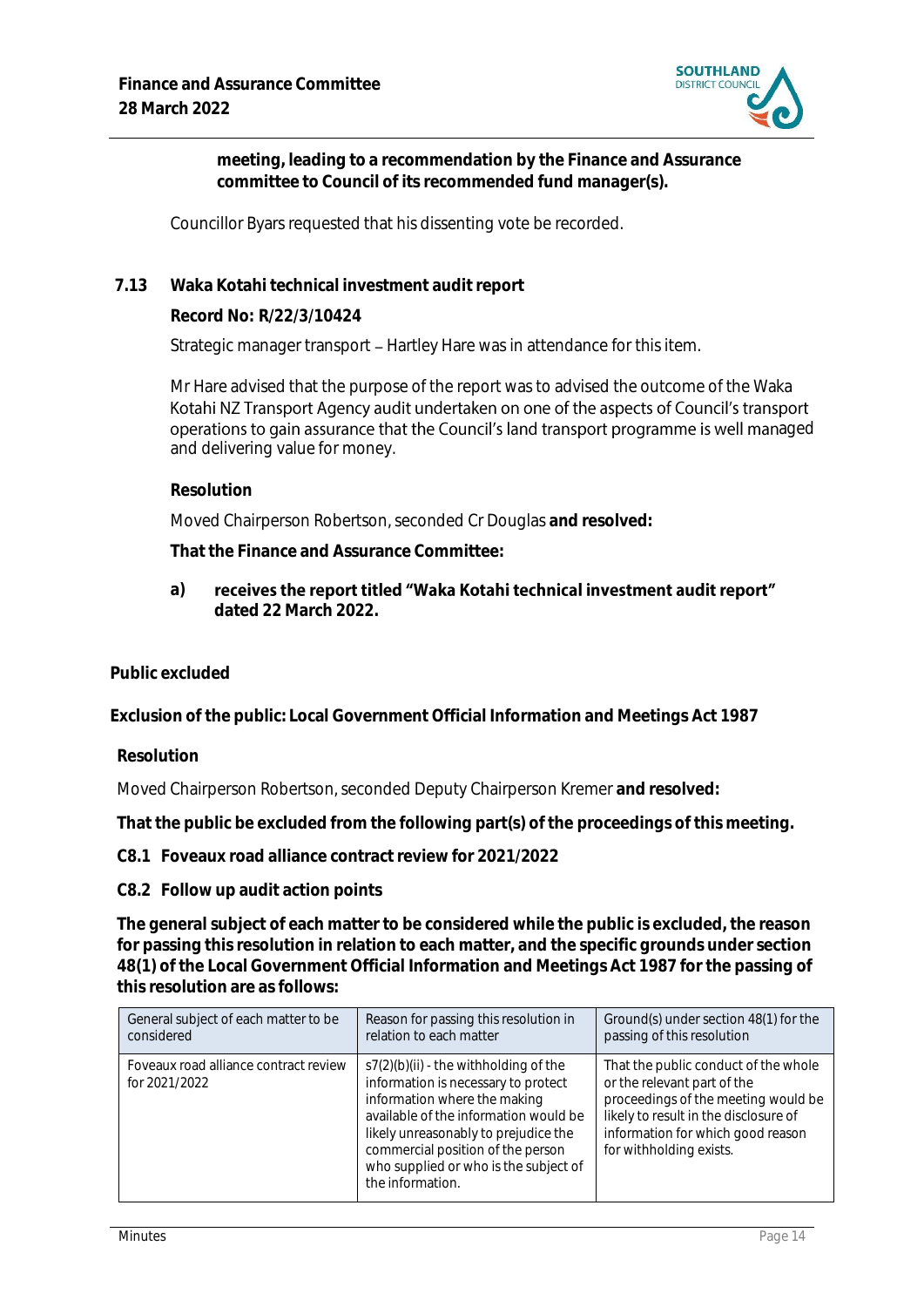

| Follow up audit action points | $s7(2)(i)$ - the withholding of the<br>information is necessary to prevent<br>the disclosure or use of official<br>information for improper gain or<br>improper advantage. | That the public conduct of the whole<br>or the relevant part of the<br>proceedings of the meeting would be<br>likely to result in the disclosure of<br>information for which good reason<br>for withholding exists. |
|-------------------------------|----------------------------------------------------------------------------------------------------------------------------------------------------------------------------|---------------------------------------------------------------------------------------------------------------------------------------------------------------------------------------------------------------------|
|-------------------------------|----------------------------------------------------------------------------------------------------------------------------------------------------------------------------|---------------------------------------------------------------------------------------------------------------------------------------------------------------------------------------------------------------------|

The public were excluded at 12.17pm.

Resolutions in relation to the confidential items are recorded in the confidential section of these minutes and are not publicly available unless released here.

The meeting concluded at 12.33pm. CONFIRMED AS A TRUE AND CORRECT RECORD AT A MEETING OF THE FINANCE AND ASSURANCE COMMITTEE HELD ON MONDAY 28 MARCH 2022.

**DATE:**............................................................................................

**CHAIRPERSON:**........................................................................